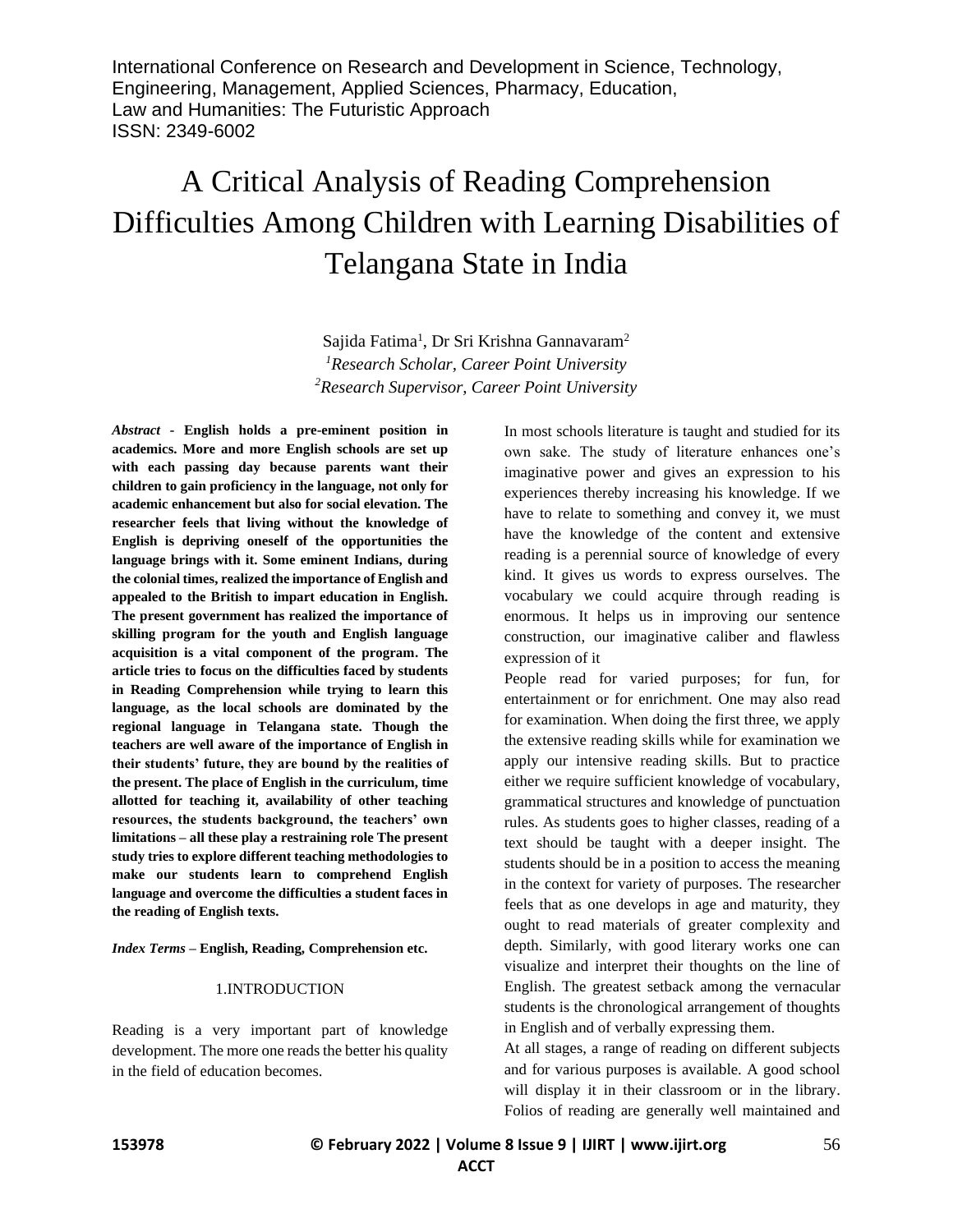good standard of presentations are at reach. Teachers must stand as the main guide in giving the right book to read at the stage in which the student is. It has been noticed that, pupils who are regular readers, understand the background of a concept well. This aids in assimilating written work and retrieving information. It also assiststhe students to speak and discuss in suitable ways in variety of occasions.

The development of comprehension skill depends on certain factors. Knowledge of words can be improved through the means mentioned, if one has the interest and desire to do so. The meaning of a word can be understood from the context. A discerning reader deduces the import of the words from contextual clues and then the use of dictionary becomes optional. Secondly, the researcher feels, to enhance vocabulary, one need to play with words. From a single word, one can look up for synonyms followed by its antonyms. This could multiply one's knowledge of words. But the retention will happen when it is applied in context. So the skill of reading does not mean just to understand the printed words. It also means going beneath and beyond what is actually said; to glean meaning and information beyond what is stated and very importantly, being able to apply what is read in practical situations. Reading improves our personality, helps us to give impressive presentations, to make appropriate conversation which goes a long way in making one confident and smart.

Nowadays, Indian education system emphasizes the importance of speaking skill in English. However, the word 'communication' has a different concept amongst the teachers and textbook-writers who tend to focus primarily on writing activities Actually, it is widely believed that the Indian students' reading, listening and speaking abilities have been declining drastically these days. It is true that acquiring writing skills are important for varied purposes. In reality, in Indian high schools, where students spend very limited time, priority should be given to developing reading skills.

# 2. READING: A REAL-LIFE REQUIREMENT

We are standing on the threshold of an India where enormous educational reforms are taking place every day. We are rushing at a massive speed towards a tomorrow where English as a global language is ready to overtake all other languages. And unfortunately, no matter how good a student is in academics, if his/her competence and command over English, in all its forms of reading, writing, listening and speaking are not perfect, then he/she will be left far behind his/her friends and classmates who have perfected the language.

In our society where education is paramount, it is important to have students develop good reading skills. This can be achieved through objective teaching of the main skills needed for reading. Poor readers need to be taught these skills so that reading becomes easier and they are able to comprehend effectively. Instead of lowering our standards for these students and making them lose confidence, we need to raise the bar so that these students feel challenged in a more purposeful and directed manner.

#### 3. READING COMPREHENSION

Reading comprehension is the act of thinking and constructing meaning before, during and after reading by integrating the information presented by the author with the reader's background knowledge. Current definitions acknowledge that reading comprehension involves the construction of meaning from a text using a wide variety of skills and knowledge. Reading comprehension is the process of constructing meaning from a text. The goal of all reading instruction is ultimately to help a reader comprehend the text. Reading comprehension involves at least two people: the reader and the writer. The process of comprehending involves decoding the writer's words and then using background knowledge to construct an approximate understanding of the writer's message.

Comprehension involves more than 30 cognitive and metacognitive processes, including making connections to background knowledge, interpreting the text structure, questioning, clarifying meaning, comparing, contrasting, summarizing, imaging, setting purposes, using fix-up strategies, monitoring, cognizing, interpreting the authors' intentions, pausing to reflect, paraphrasing, analyzing, recognizing personal perspectives, identifying gists, changing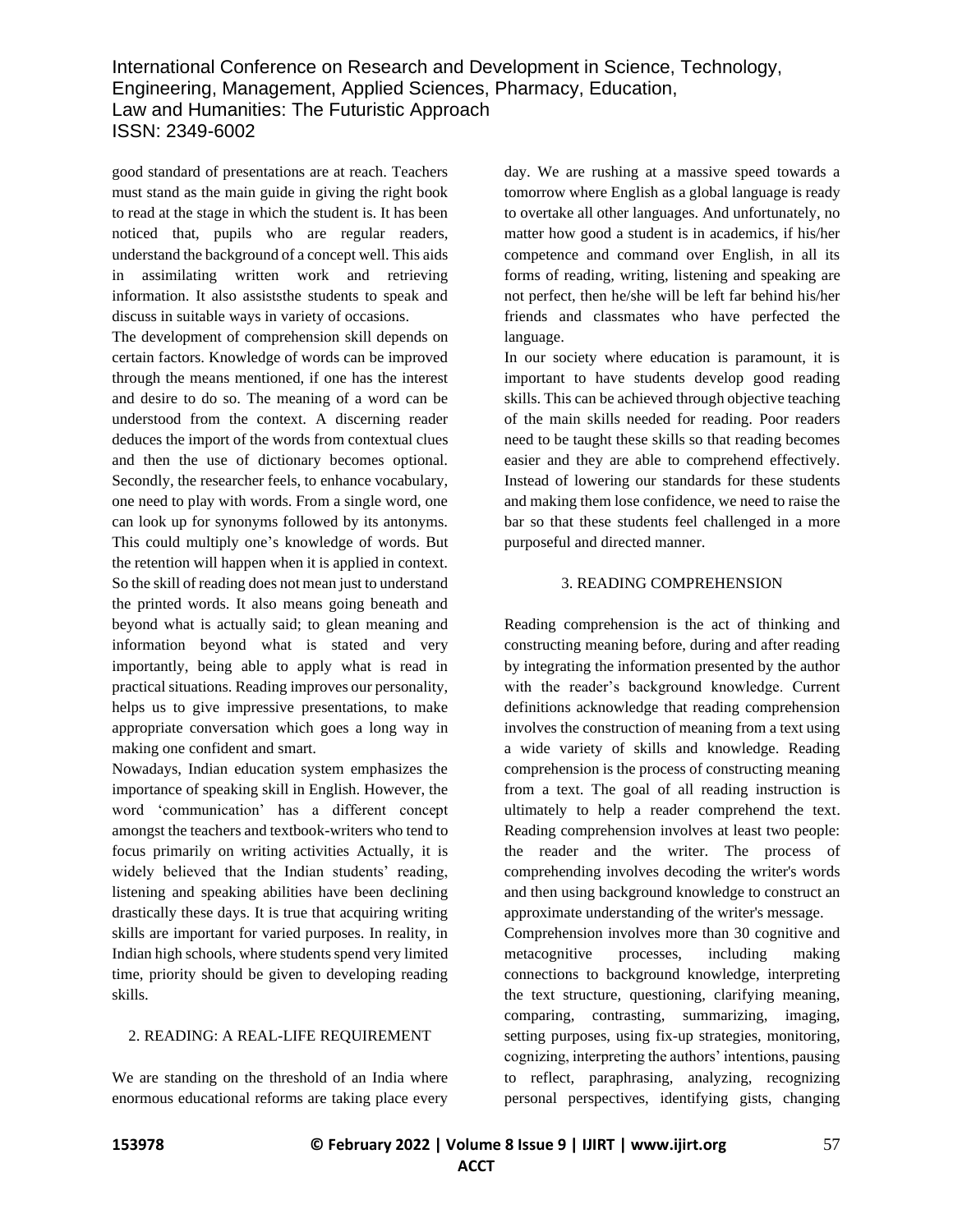hypotheses, adding hypotheses, searching for meaning, creating themes, determining importance, drawing inferences, corroborating congenial and noncongenial data, contextualizing, engaging in retrospection, generating and using mnemonic devices, predicting, organizing and reorganizing a text.

Like listening, reading is a decoding process. It is a complex process involving several physical, intellectual and often emotional reactions. It involves the ability to recognize graphic symbols and their corresponding vocal sounds. It is impossible to learn to read without this ability which extends to groups of sounds called words, phrases, sentences, paragraphs and chapters. There are three important components in the reading skill namely.

- 1. Recognition of the graphic symbols.
- 2. Correlation of symbols with formal linguistic elements.
- 3. Correlation of linguistic elements with meaning.

Reading becomes easy for a student if he is trained to comprehend the patterns of relationships between words, the semantic patterns of lexical items and the meaning of vocabulary from the context.

Good reading comprehension requires knowledge of the cultural, value of the words and expressions and the ability to identify the thematic content of what is in the text. An efficient reader must possess the ability to read fast with good comprehension.

Reading comprehension can be defined as an active thinking process by which a reader intentionally constructs meaning to form a deeper understanding of concepts and information presented in the text. To comprehend, readers must use information they already possess to filter, interpret, organize and reflect upon the incoming information from the page. Efficient interpretation of the text involves a combination of word recognition skills, linking of new information to prior knowledge and application of appropriate strategies such as locating the main idea, making connection, questioning, inferring and predicting. The comprehension process draws on many cognitive and linguistic abilities -- most notably, vocabulary, recalling background knowledge, sentence processing, verbal reasoning, knowledge of

print conventions and working memory. According to Lohitha, T.(2010) that weakness in any of these abilities can impair the reading comprehension and can cause a student to disengage from the task of interpreting the text.

## 4. METHODOLOGY

#### 4.1 Research Approach

Reading passages based on the ten steps for improving reading were chosen to assess the reading skills of students. Regular tests were conducted and the reading skills of students were assessed carefully by the researcher.

## 4.2 Sample for the study

A total number of around 253 students were chosen for the study. Number of girl students is 132 and boy students are 121.

## 5. RESULTS & DISCUSSION

# 5.1 Recognizing Main Ideas

Three reading tasks were given to students to recognize the main ideas. The results of the test are provided below:



#### 5.2 Identifying Supporting Details

The results of the tests show that girls were able to identify better the supporting ideas than boys.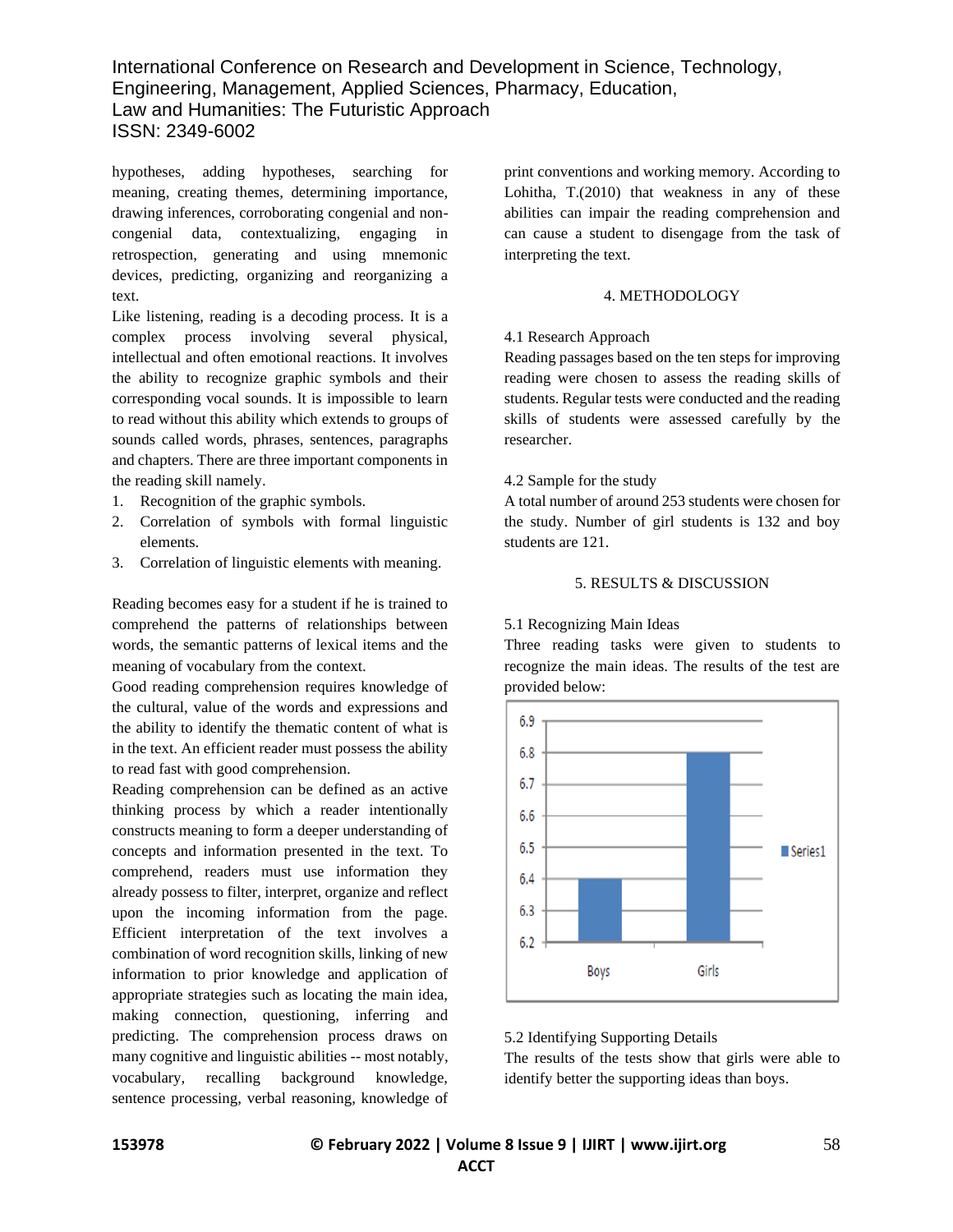

5.3 Recognizing Implied Main Ideas and the Central Point

Three tasks were given to students to trace the implied main ideas in these passages and recognize the central point. The results of the tests indicated the better performance by girls.



#### 6. CONCLUSION

Reading is something many students have taken it for granted. Students read a little effort and a little planning. It is remarkable that so much of the world's population can read – a little more than 80 per cent of the world's population can read to some extent. They can read basic forms, advertisements, news papers and use basic reading skills in their work and daily lives when needed. The study has highlighted some of the difficulties faced in Reading comprehension by students. Reading is usually an ignored skill in the

classroom. It is hoped that the present study would motivate teachers of English to pay a systematic attention to the enhancement of students' reading skill. The present study leads to the conclusion that metacognitive strategies could make a significant improvement in reading skills. Findings also show that using metacognitive strategies increased learners' interest levels in reading and helped them take a step towards reading and comprehending on their own. The primary aim of any reading program should be for the students to experience reading as pleasurable and useful, so that the learners may develop an eagerness to acquire newer skills and thus fine- tune their skills of reading. Metacognitive strategies are seemed to be a technique that could help learners become better readers.

#### REFERENCE

- [1]. Abbas Pourhosein Gilakjani, Narjes Banou Sabouri (2016). "A Study of Factors Affecting EFL Learners' Reading Comprehension Skill and the Strategies for Improvement". International Journal of English Linguistics, Vol. 6, No. 5, pp.180-187.
- [2]. Agyei Ampofo, Justice. (2019). RESEARCH TOPIC: INVESTIGATING READING DIFFICULTIES AMONG CLASS SIX PUPILS OF WA BASIC SCHOOL COMPLEX.
- [3]. Arjun, B.L. (2014). "Advance Organizer Model for Improving Reading Skills of Higher Primary Students". University of Pune, Ph.D. Thesis. 2014, Pune: India.
- [4]. Chandrika, V. (2013). "A Study on Reading Skill in English of Engineering Students of Coimbatore District". Bharathiar University, Ph.D. Thesis, Coimbatore, India.
- [5]. Jeyamala, D. (2014). "Assessment of Reading Skills and Strategies for Enhancing Reading in Engineering Students". Karunya University, Ph.D. Thesis, Coimbatore, India.
- [6]. Laily, Ratih. (2018). The Analysis on Students' Difficulties in Doing Reading Comprehension Final Test. Metathesis: journal of English language, literature, and teaching. 2. 253. 10.31002/metathesis.v2i2.958.